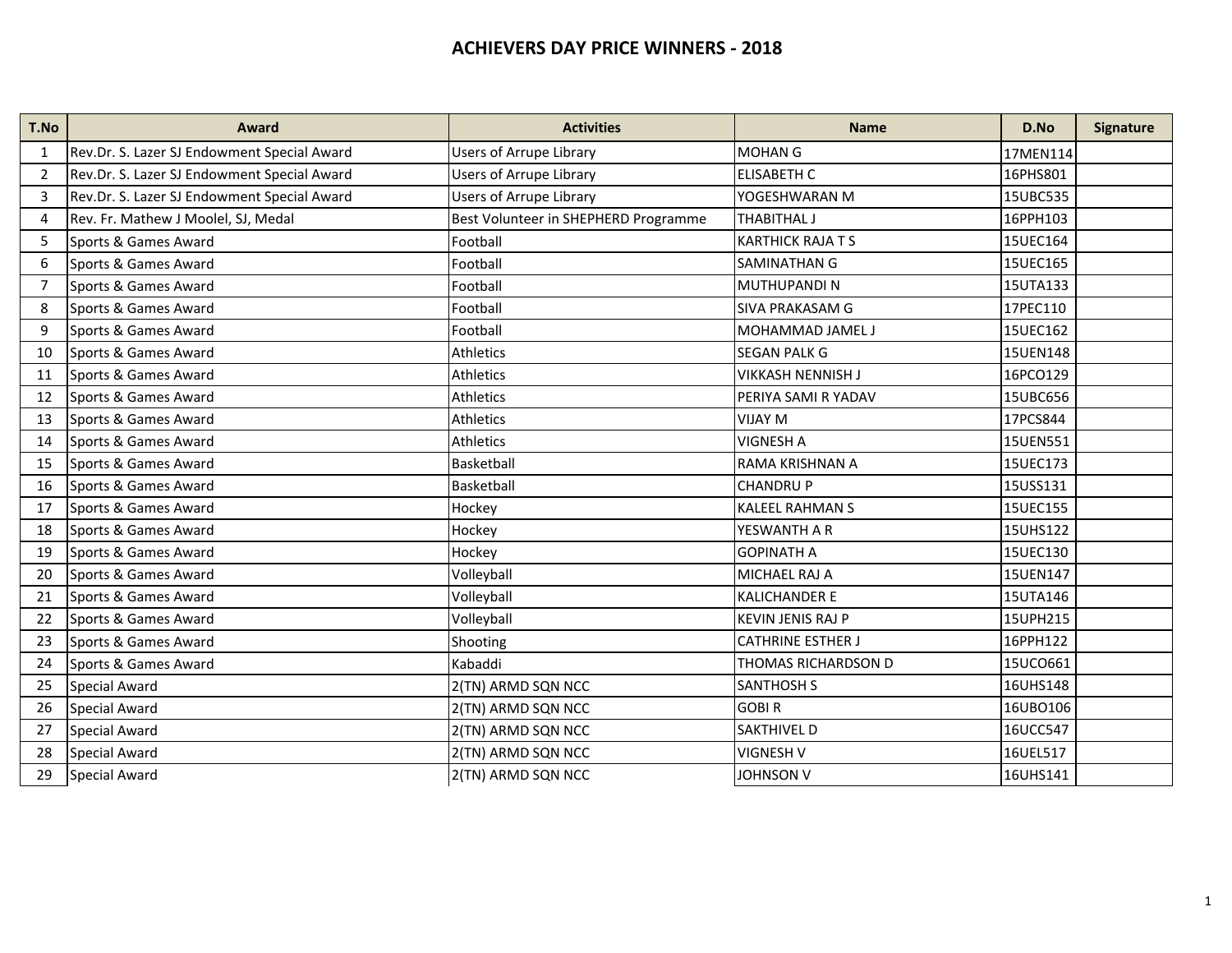| 30 | <b>Special Award</b>              | 2(TN) ARMD SQN NCC          | <b>VICKY C</b>                               | 15UCC542 |
|----|-----------------------------------|-----------------------------|----------------------------------------------|----------|
| 31 | <b>Special Award</b>              | 2(TN) ARMD SQN NCC          | AJITH KUMAR K                                | 15UCO543 |
| 32 | <b>Special Award</b>              | 2(TN) ARMD SQN NCC          | <b>ANIRUDH V</b>                             | 15UCO650 |
| 33 | <b>Special Award</b>              | 2(TN) ARMD SQN NCC          | <b>PRAVEEN KUMAR R</b>                       | 15UCS636 |
| 34 | <b>Special Award</b>              | 2(TN) ARMD SQN NCC          | JOHN SEBASTIN RAJ J                          | 15UEN608 |
| 35 | Major. Saravanan Award            | 1 COY 2(TN) Bn NCC Infantry | <b>CSUO. KUMARAVEL M</b>                     | 15UHS135 |
| 36 | Junior Trainer Award              | 1 COY 2(TN) Bn NCC Infantry | <b>CUO. RUBAN RAJ S</b>                      | 15UEN532 |
| 37 | <b>Best Shooter Award</b>         | 1 COY 2(TN) Bn NCC Infantry | <b>CUO. STEPHEN RAJ J</b>                    | 15UMA133 |
| 38 | <b>Best Senior Award</b>          | 1 COY 2(TN) Bn NCC Infantry | <b>BQMS. GOPINATH M</b>                      | 15UCS557 |
| 39 | TSC DELHI TENTPITCHING Gold Medal | 1 COY 2(TN) Bn NCC Infantry | <b>SGT. MUKESH S</b>                         | 15UCO615 |
| 40 | <b>Best Junior Cadet</b>          | 1 COY 2(TN) Bn NCC Infantry | <b>CDT. BALASIRANJEEVI R</b>                 | 16UEN166 |
| 41 | <b>Best Cadet Junior</b>          | 1 COY 2(TN) Bn NCC Infantry | <b>CDT. NITHISH KUMAR M</b>                  | 16UCH146 |
| 42 | <b>Best Cadet Junior</b>          | 1 COY 2(TN) Bn NCC Infantry | <b>CDT. MOHANASUNDHAR B</b>                  | 16UMA564 |
| 43 | <b>Special Award</b>              | 5(TN) Naval Unit NCC        | CADET CAPTAIN. KALVI NITHI D                 | 15UST133 |
| 44 | <b>Special Award</b>              | 5(TN) Naval Unit NCC        | SENIOR CADET CAPTAIN. SELVA KUMAR M 15UPH536 |          |
| 45 | <b>Special Award</b>              | 5(TN) Naval Unit NCC        | PETTY OFFICER CADET. ANAND KUMAR A 15UCO631  |          |
| 46 | <b>Special Award</b>              | 5(TN) Naval Unit NCC        | NAVAL CADET -1. PUVI ARASSAN D               | 16UCO526 |
| 47 | <b>Special Award</b>              | 5(TN) Naval Unit NCC        | NAVAL CADET -1. PRITHIVI RAJ R               | 16UCS107 |
| 48 | <b>Special Award</b>              | <b>NCC Air Wing</b>         | <b>CUO. JOSEPH ANTONY</b>                    | 15UPH101 |
| 49 | <b>Special Award</b>              | <b>NCC Air Wing</b>         | AIRMEN. ARUL STEPHEN CHRISTIAN A             | 15UMA130 |
| 50 | <b>Special Award</b>              | <b>NCC Air Wing</b>         | YEP, CWO. GOKUL PRATHAP                      | 15UCH147 |
| 51 | <b>Best Volunteers Award</b>      | <b>NSS</b>                  | <b>BHARATHIP</b>                             | 15UCH131 |
| 52 | <b>Best Volunteers Award</b>      | <b>NSS</b>                  | ABHIMANYU R P                                | 15UST109 |
| 53 | <b>Best Volunteers Award</b>      | <b>NSS</b>                  | <b>JOSE S</b>                                | 15UST149 |
| 54 | <b>Best Volunteers Award</b>      | <b>NSS</b>                  | YASHVANTH S K                                | 15UST102 |
| 55 | <b>Best Volunteers Award</b>      | <b>NSS</b>                  | <b>SANTHOSH KUMAR S</b>                      | 15UBC637 |
| 56 | <b>Best Volunteers Award</b>      | <b>NSS</b>                  | <b>HEMAMALINI P</b>                          | 15UEN537 |
| 57 | Special Award in Fine Arts        | Music                       | MARIA KIRUBA PRIYADHARSHINI F                | 16PEN824 |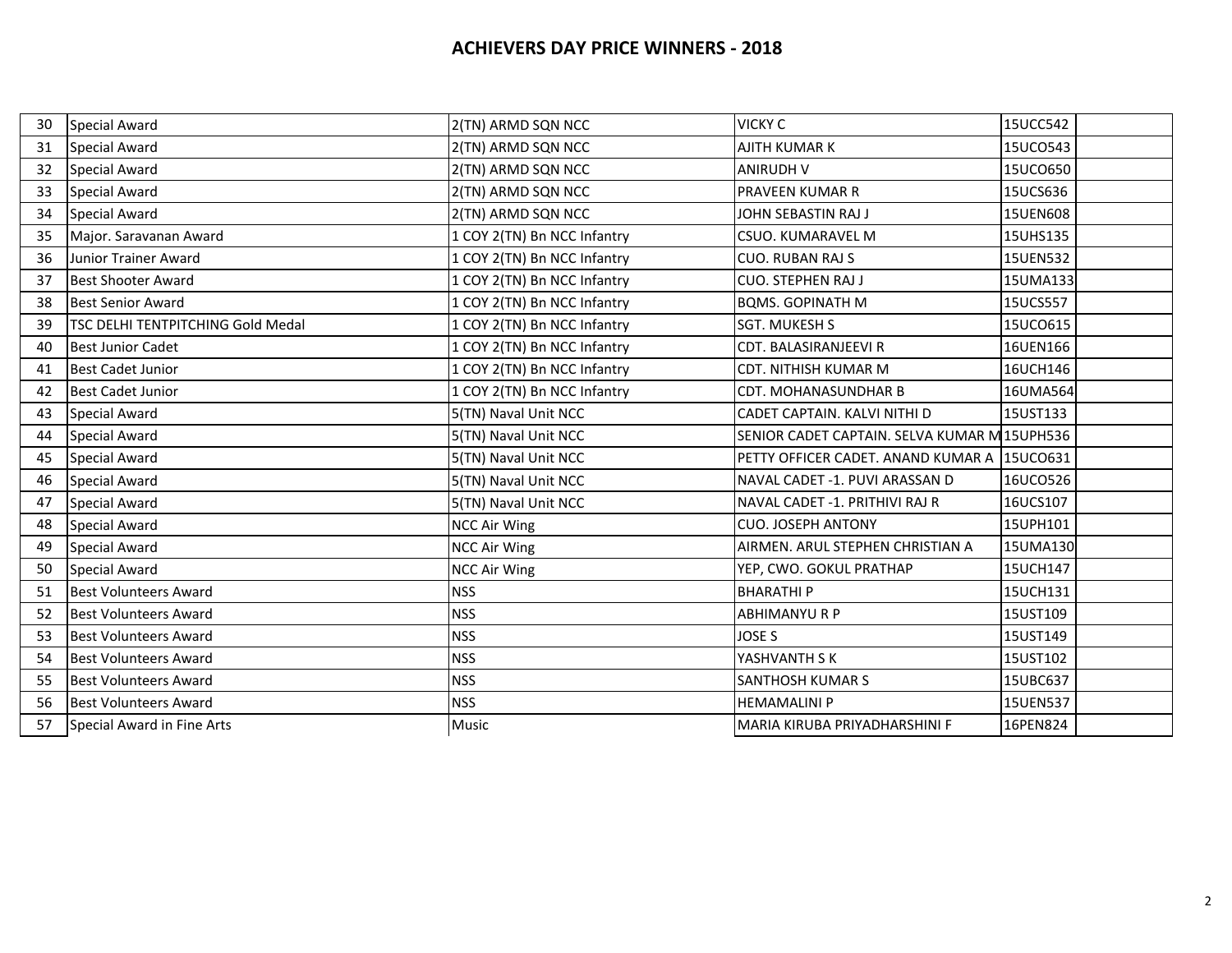| 58 | Special Award in Fine Arts | Music                         | ANISH JACKSON N            | 15UEN116 |
|----|----------------------------|-------------------------------|----------------------------|----------|
| 59 | Special Award in Fine Arts | Dance                         | ARUN KUMAR M               | 15UCH204 |
| 60 | Special Award in Fine Arts | Theatre                       | RAJAMANICKAM J             | 15UMA550 |
| 61 | Special Award in Fine Arts | Theatre                       | <b>MARIYAN CHRISTONY A</b> | 15UBC645 |
| 62 | Special Award in Fine Arts | Painting                      | <b>ROBINSON R</b>          | 15UVT108 |
| 63 | <b>Special Award</b>       | <b>Communication Club</b>     | JOSEPH VINOTH M            | 17PEN105 |
| 64 | <b>Special Award</b>       | <b>Communication Club</b>     | <b>ALWIN SILVESTER J</b>   | 17PEN120 |
| 65 | <b>Special Award</b>       | <b>Communication Club</b>     | <b>SWETHA S</b>            | 15UEN607 |
| 66 | Special Award              | <b>Communication Club</b>     | <b>KEERTHANA S</b>         | 15UEN614 |
| 67 | <b>Special Award</b>       | <b>Environment Club</b>       | <b>BENEDICT MATHEWS</b>    | 16UBO111 |
| 68 | <b>Special Award</b>       | Astronomy Club                | <b>SURESH A</b>            | 16PMA132 |
| 69 | <b>Special Award</b>       | <b>YRC</b>                    | <b>MARIA RUBAN</b>         | 15UPH246 |
| 70 | <b>Special Award</b>       | Shepherd                      | <b>CHARLES L</b>           | 16PCH111 |
| 71 | <b>Special Award</b>       | Shepherd                      | PARAMESHWARI A             | 16PMA822 |
| 72 | <b>Special Award</b>       | Shepherd                      | <b>RAGKHUL V R</b>         | 15UCO228 |
| 73 | <b>Special Award</b>       | Shepherd                      | LOKESH KUMAR G             | 15UCS629 |
| 74 | <b>Special Award</b>       | Shepherd                      | <b>SWETHA S</b>            | 15UEN607 |
| 75 | <b>Special Award</b>       | Shepherd                      | <b>AVINASH S</b>           | 15UPH546 |
| 76 | <b>Special Award</b>       | Shepherd                      | KODAI NILA A               | 16PHS803 |
| 77 | <b>Special Prize</b>       | Intra Department Competitions | <b>NARTHANA KRISHNAN S</b> | 15UBO108 |
| 78 | <b>Special Prize</b>       | Intra Department Competitions | <b>SINGARAJ K</b>          | 17PBO110 |
| 79 | <b>Special Prize</b>       | Intra Department Competitions | <b>RINNY J</b>             | 16PEN122 |
| 80 | <b>Special Prize</b>       | Intra Department Competitions | <b>ALFRED PRAVIN S</b>     | 15UEN111 |
| 81 | <b>Special Prize</b>       | Intra Department Competitions | <b>SRIVATHSAN P</b>        | 16UCO121 |
| 82 | <b>Special Prize</b>       | Intra Department Competitions | SARLIN VENOTHA A           | 16PCO105 |
| 83 | <b>Special Prize</b>       | Intra Department Competitions | <b>AMARNATH A</b>          | 17UHS149 |
| 84 | <b>Special Prize</b>       | Intra Department Competitions | JONATH FERDINAND A         | 17PHS812 |
| 85 | <b>Special Prize</b>       | Intra Department Competitions | SATHISHKUMAR M             | 15UCH130 |
| 86 | <b>Special Prize</b>       | Intra Department Competitions | MELCHICHOSENYAH J          | 17PCH108 |
| 87 | <b>Special Prize</b>       | Intra Department Competitions | <b>KALVINITHI D</b>        | 15UST133 |
| 88 | <b>Special Prize</b>       | Intra Department Competitions | DHEENA G                   | 16PBT816 |
| 89 | <b>Special Prize</b>       | Intra Department Competitions | <b>ROSHINI S</b>           | 17UEC152 |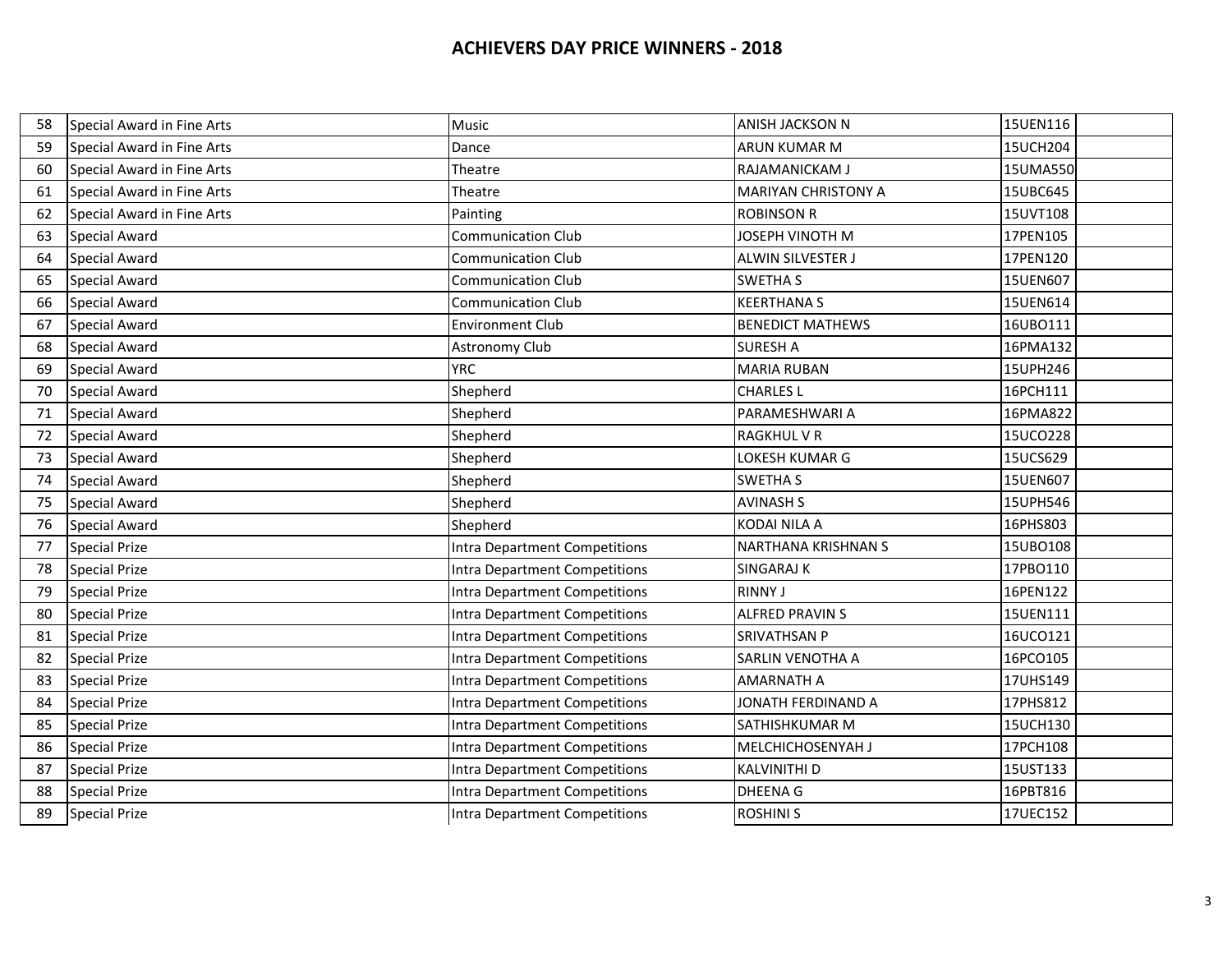| 90  | <b>Special Prize</b> | Intra Department Competitions        | <b>VIVEKANANDAN R</b>    | 16PEC101 |
|-----|----------------------|--------------------------------------|--------------------------|----------|
| 91  | <b>Special Prize</b> | Intra Department Competitions        | NORBERT KHARUMNUID       | 16UPH101 |
| 92  | <b>Special Prize</b> | Intra Department Competitions        | <b>CASIMIR EELARAJ A</b> | 16UPH203 |
| 93  | <b>Special Prize</b> | Intra Department Competitions        | <b>RAGHAVAN N</b>        | 16UCH204 |
| 94  | <b>Special Prize</b> | Intra Department Competitions        | MOHAMMED ISMAIL S        | 17PEL810 |
| 95  | <b>Special Prize</b> | Intra Department Competitions        | SHANMUGAVEL K            | 15UEL537 |
| 96  | <b>Special Prize</b> | Intra Department Competitions        | JOSEPH JONES D           | 15UEN512 |
| 97  | <b>Special Prize</b> | Intra Department Competitions        | <b>SHEEBAR</b>           | 17PEN834 |
| 98  | <b>Special Prize</b> | <b>Intra Department Competitions</b> | CHANDERSEKAR             | 15UVT123 |
| 99  | <b>Special Prize</b> | Intra Department Competitions        | <b>HARI BABUS</b>        | 16UVT136 |
| 100 | <b>Special Prize</b> | Intra Department Competitions        | <b>MARIA THANGAM L</b>   | 15UTA107 |
| 101 | <b>Special Prize</b> | <b>Intra Department Competitions</b> | <b>EZHIL SELVAN B</b>    | 17PTA805 |
| 102 | <b>Special Prize</b> | Intra Department Competitions        | KANAGAMANI               | 16UCS140 |
| 103 | <b>Special Prize</b> | <b>Intra Department Competitions</b> | <b>ALVIN RAJ J</b>       | 16PCA113 |
| 104 | <b>Special Prize</b> | <b>Intra Department Competitions</b> | <b>RICHARDS R</b>        | 15UCS503 |
| 105 | <b>Special Prize</b> | Intra Department Competitions        | ALWIN LEO G              | 16PHR126 |
| 106 | <b>Special Prize</b> | Intra Department Competitions        | MANOVA M                 | 16PPH107 |
| 107 | <b>Special Prize</b> | <b>Intra Department Competitions</b> | <b>HARISH</b>            | 15UPH241 |
| 108 | <b>Special Prize</b> | <b>Intra Department Competitions</b> | SALABHA LOUIS            | 17PPH801 |
| 109 | <b>Special Prize</b> | Intra Department Competitions        | DEIVA KUMAR K            | 17UPH546 |
| 110 | <b>Special Prize</b> | <b>Intra Department Competitions</b> | SIVANESWARAN A           | 16UBU563 |
| 111 | <b>Special Prize</b> | Intra Department Competitions        | <b>ARJUN AP</b>          | 15UBC504 |
| 112 | <b>Special Prize</b> | Intra Department Competitions        | DEENABANDHU D            | 17PCS841 |
| 113 | <b>Special Prize</b> | Intra Department Competitions        | MARIATHANGAM             | 15UTA107 |
| 114 | <b>Special Prize</b> | Intra Department Competitions        | EZHIL SELVAN B           | 17PTA805 |
| 115 | <b>Special Prize</b> | Intra Department Competitions        | <b>ISMAILS</b>           | 15USS120 |
| 116 | <b>Special Prize</b> | Intra Department Competitions        | <b>HARI PRASANTH S</b>   | 16USS104 |
| 117 | <b>Special Prize</b> | Intra Department Competitions        | ARUNACHALA PRASATH C     | 17PMA124 |
| 118 | <b>Special Prize</b> | Intra Department Competitions        | <b>ELANCHERAN R S</b>    | 15UMA101 |
| 119 | <b>Special Prize</b> | Intra Department Competitions        | VADIVEL SUNDAR R         | 17UMA557 |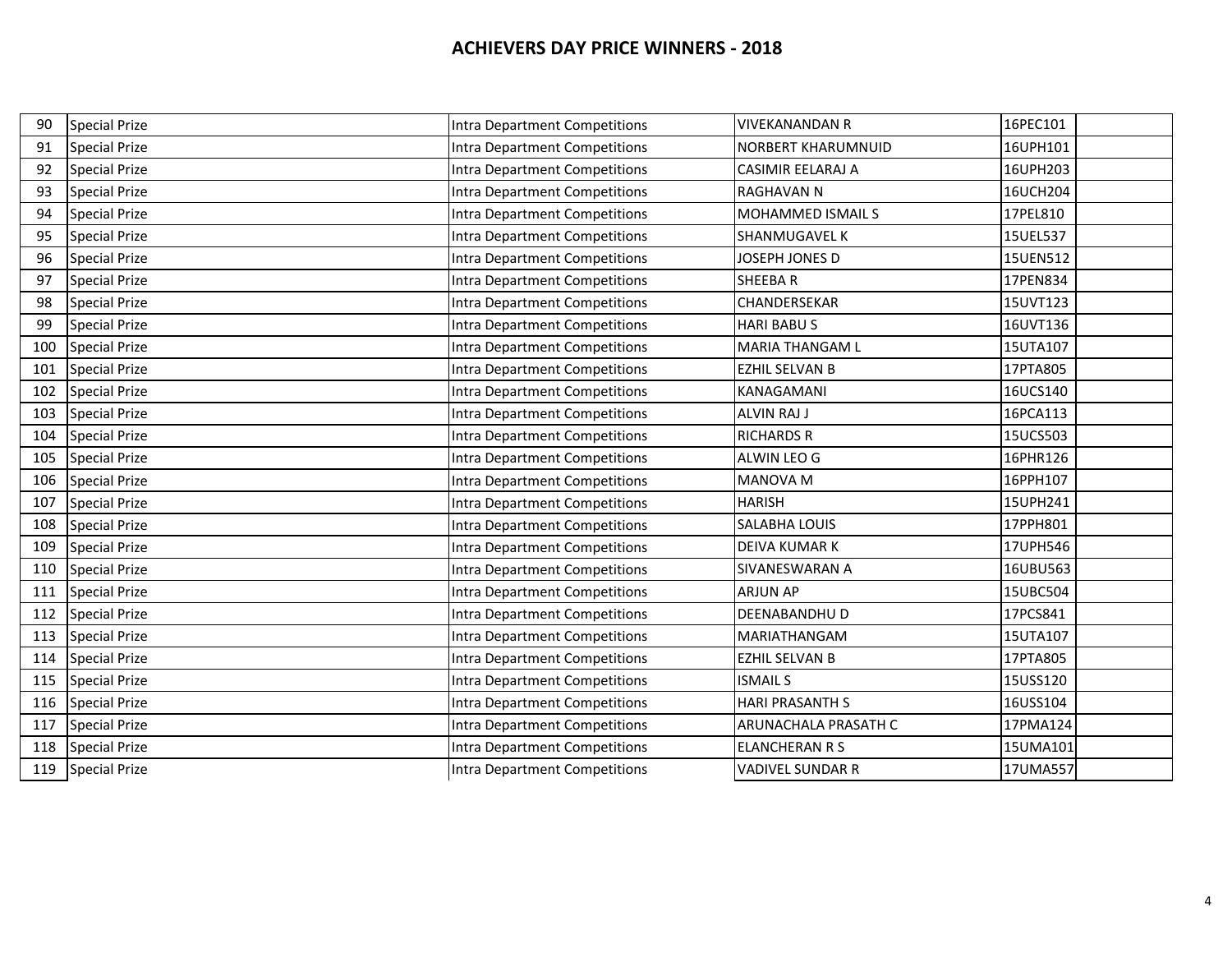| 120 | <b>Special Prize</b>                              | Intra Department Competitions        | <b>BREGIT NANCY MARIA V</b> | 16PMA811 |
|-----|---------------------------------------------------|--------------------------------------|-----------------------------|----------|
| 121 | <b>Special Prize</b>                              | Intra Department Competitions        | <b>HARISH S M</b>           | 15UCC541 |
| 122 | <b>Special Prize</b>                              | Intra Department Competitions        | DELMA JOYS KULANDAI MARY C  | 16PCC817 |
| 123 | <b>Special Prize</b>                              | Intra Department Competitions - Best | YOGESH V                    | 15UCO555 |
| 124 | Sports & Games Award - Inter Departmental Matches | Foot Ball - Winner                   | <b>VIVEKANANDAN R</b>       | 16PEC101 |
| 125 | Sports & Games Award - Inter Departmental Matches | Foot Ball - Winner                   | YOGESWAR R                  | 17UEC145 |
| 126 | Sports & Games Award - Inter Departmental Matches | Foot Ball - Winner                   | <b>FERNANDES C</b>          | 17UEC144 |
| 127 | Sports & Games Award - Inter Departmental Matches | Foot Ball - Winner                   | <b>AVINESH TOPPO</b>        | 16UEC179 |
| 128 | Sports & Games Award - Inter Departmental Matches | Foot Ball - Winner                   | <b>MARIYA VIANNEY</b>       | 17UEC110 |
| 129 | Sports & Games Award - Inter Departmental Matches | Foot Ball - Winner                   | NITHIS KUMAR S              | 17UEC140 |
| 130 | Sports & Games Award - Inter Departmental Matches | Foot Ball - Winner                   | <b>ROSHAN TETE</b>          | 16UEC181 |
| 131 | Sports & Games Award - Inter Departmental Matches | Foot Ball - Winner                   | <b>RANJITH GUDIA</b>        | 17UEC107 |
| 132 | Sports & Games Award - Inter Departmental Matches | Foot Ball - Winner                   | <b>EFREM KERKETTA</b>       | 16UEC119 |
| 133 | Sports & Games Award - Inter Departmental Matches | Foot Ball - Winner                   | <b>KISKU FHRISTOPHER</b>    | 15UEC171 |
| 134 | Sports & Games Award - Inter Departmental Matches | Foot Ball - Winner                   | <b>SUSHIL MARDI</b>         | 15UEC158 |
| 135 | Sports & Games Award - Inter Departmental Matches | Foot Ball - Winner                   | <b>ALFRED RODERICK H</b>    | 15UEC136 |
| 136 | Sports & Games Award - Inter Departmental Matches | Foot Ball - Winner                   | <b>GEORGE KIRO</b>          | 15UEC115 |
| 137 | Sports & Games Award - Inter Departmental Matches | Foot Ball - Winner                   | <b>JITHTHU BABU</b>         | 16UEC105 |
| 138 | Sports & Games Award - Inter Departmental Matches | Foot Ball - Winner                   | <b>BARATH KUMAR B</b>       | 16UEC104 |
| 139 | Sports & Games Award - Inter Departmental Matches | Foot Ball - Runner                   | <b>MARIA LEO S</b>          | 15UPH124 |
| 140 | Sports & Games Award - Inter Departmental Matches | Foot Ball - Runner                   | ARUL FRANKLIN M             | 16PPH108 |
| 141 | Sports & Games Award - Inter Departmental Matches | Foot Ball - Runner                   | JENIL RATH J                | 15UPH113 |
| 142 | Sports & Games Award - Inter Departmental Matches | Foot Ball - Runner                   | DANIEL RAJ A                | 15UPH129 |
| 143 | Sports & Games Award - Inter Departmental Matches | Foot Ball - Runner                   | JARANI ANTONY PRABHU        | 15UPH207 |
| 144 | Sports & Games Award - Inter Departmental Matches | Foot Ball - Runner                   | <b>CHRISTOPHER B</b>        | 15UPH211 |
| 145 | Sports & Games Award - Inter Departmental Matches | Foot Ball - Runner                   | LEO BASKEE A                | 15UPH212 |
| 146 | Sports & Games Award - Inter Departmental Matches | Foot Ball - Runner                   | <b>HARISH R</b>             | 15UPH241 |
| 147 | Sports & Games Award - Inter Departmental Matches | Foot Ball - Runner                   | <b>RAHULSS</b>              | 15UPH245 |
| 148 | Sports & Games Award - Inter Departmental Matches | Foot Ball - Runner                   | <b>NOVA FRANKLIN J</b>      | 16UPH104 |
| 149 | Sports & Games Award - Inter Departmental Matches | Foot Ball - Runner                   | <b>CHRISTO S</b>            | 15UPH129 |
| 150 | Sports & Games Award - Inter Departmental Matches | Foot Ball - Runner                   | <b>MARTIN LAMEK A</b>       | 16UPH135 |
| 151 | Sports & Games Award - Inter Departmental Matches | Foot Ball - Runner                   | <b>AUSTIN LEO A</b>         | 16UPH153 |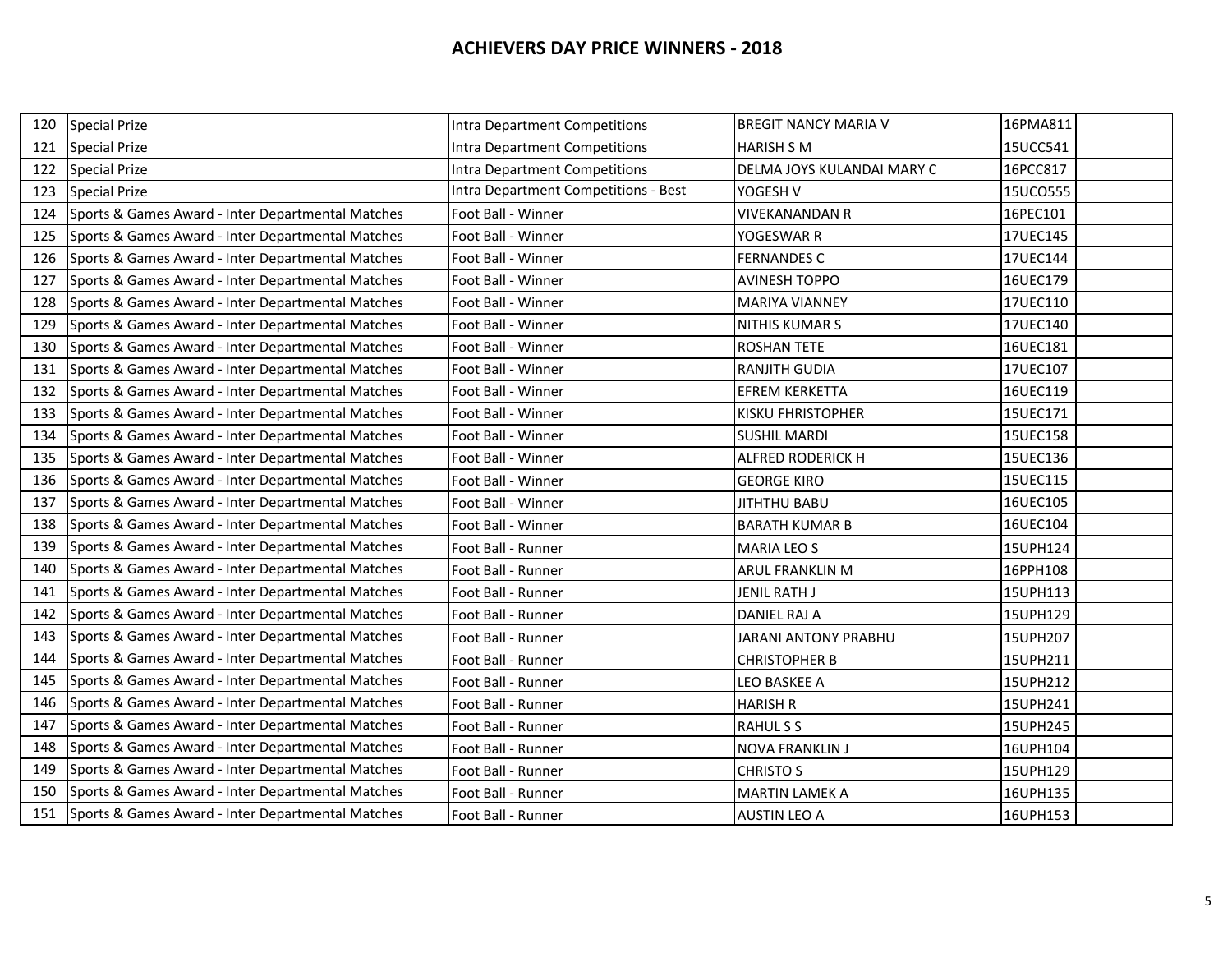| 152 | Sports & Games Award - Inter Departmental Matches | Foot Ball - Runner          | <b>JEGAN A</b>             | 16UPH145 |
|-----|---------------------------------------------------|-----------------------------|----------------------------|----------|
| 153 | Sports & Games Award - Inter Departmental Matches | Foot Ball - Runner          | JOSEPH ALEXANDER           | 17UPH133 |
| 154 | Sports & Games Award - Inter Departmental Matches | <b>Basket Ball - Winner</b> | <b>VICKEY LAL</b>          | 16UEC101 |
| 155 | Sports & Games Award - Inter Departmental Matches | Basket Ball - Winner        | AVINASH TOPPO              | 16UEC179 |
| 156 | Sports & Games Award - Inter Departmental Matches | <b>Basket Ball - Winner</b> | ADAIKALA AJITH KANNA T     | 15UEC156 |
| 157 | Sports & Games Award - Inter Departmental Matches | <b>Basket Ball - Winner</b> | <b>VINIL D SOUZA</b>       | 15UEC152 |
| 158 | Sports & Games Award - Inter Departmental Matches | Basket Ball - Winner        | <b>KASIYAN NAYAK</b>       | 15UEC119 |
| 159 | Sports & Games Award - Inter Departmental Matches | <b>Basket Ball - Winner</b> | LAKKAPAMU SATISH KUMAR     | 16UEC113 |
| 160 | Sports & Games Award - Inter Departmental Matches | <b>Basket Ball - Winner</b> | JONNALAGADDA SRAVAN KUMAR  | 16UEC110 |
| 161 | Sports & Games Award - Inter Departmental Matches | Basket Ball - Winner        | KANDRU LAKSHMANRAO         | 16UEC105 |
| 162 | Sports & Games Award - Inter Departmental Matches | <b>Basket Ball - Winner</b> | <b>SUSHIL PAIK</b>         | 15UEC116 |
| 163 | Sports & Games Award - Inter Departmental Matches | Basket Ball - Winner        | <b>VIVEKANANDAN R</b>      | 16UEC101 |
| 164 | Sports & Games Award - Inter Departmental Matches | Basket Ball - Runner        | LOYOLA ARUN P              | 15UCO220 |
| 165 | Sports & Games Award - Inter Departmental Matches | <b>Basket Ball - Runner</b> | <b>GEORGE CLINTON</b>      | 15UCO224 |
| 166 | Sports & Games Award - Inter Departmental Matches | Basket Ball - Runner        | <b>CHRISTOPHER ANAND J</b> | 15UCO135 |
| 167 | Sports & Games Award - Inter Departmental Matches | Basket Ball - Runner        | <b>NARENDRO NAYAK</b>      | 16UCO259 |
| 168 | Sports & Games Award - Inter Departmental Matches | Basket Ball - Runner        | <b>SUJEET KIRO</b>         | 16UCO203 |
| 169 | Sports & Games Award - Inter Departmental Matches | <b>Basket Ball - Runner</b> | <b>NITISH REDDY</b>        | 16UCO159 |
| 170 | Sports & Games Award - Inter Departmental Matches | Basket Ball - Runner        | <b>ROBERT BELLARAMINE</b>  | 16UCO231 |
| 171 | Sports & Games Award - Inter Departmental Matches | Basket Ball - Runner        | YUVARAJ SENTHIL            | 17UCO118 |
| 172 | Sports & Games Award - Inter Departmental Matches | Basket Ball - Runner        | <b>GURURAJAN V</b>         | 15UCO104 |
| 173 | Sports & Games Award - Inter Departmental Matches | Cricket - Winner            | <b>RUBAN A</b>             | 16UCO214 |
| 174 | Sports & Games Award - Inter Departmental Matches | Cricket - Winner            | <b>ANTONY RENESH A</b>     | 17UCO147 |
| 175 | Sports & Games Award - Inter Departmental Matches | Cricket - Winner            | JOHN DEEPAK KUMAR          | 15UCO114 |
| 176 | Sports & Games Award - Inter Departmental Matches | Cricket - Winner            | <b>RANJITH S</b>           | 15UCO117 |
| 177 | Sports & Games Award - Inter Departmental Matches | Cricket - Winner            | <b>VENKATESAN A</b>        | 15UCO229 |
| 178 | Sports & Games Award - Inter Departmental Matches | Cricket - Winner            | <b>PUSHPARAJ X</b>         | 15UCO110 |
| 179 | Sports & Games Award - Inter Departmental Matches | Cricket - Winner            | <b>RAMESH KUMAR M</b>      | 15UCO232 |
| 180 | Sports & Games Award - Inter Departmental Matches | Cricket - Winner            | <b>ALEX NEWTON J</b>       | 15UCO143 |
| 181 | Sports & Games Award - Inter Departmental Matches | Cricket - Winner            | PRAVEEN JOSEPH             | 15UCO245 |
| 182 | Sports & Games Award - Inter Departmental Matches | Cricket - Winner            | <b>MADHESWARAN K</b>       | 15UCO122 |
| 183 | Sports & Games Award - Inter Departmental Matches | Cricket - Winner            | <b>RELTON</b>              |          |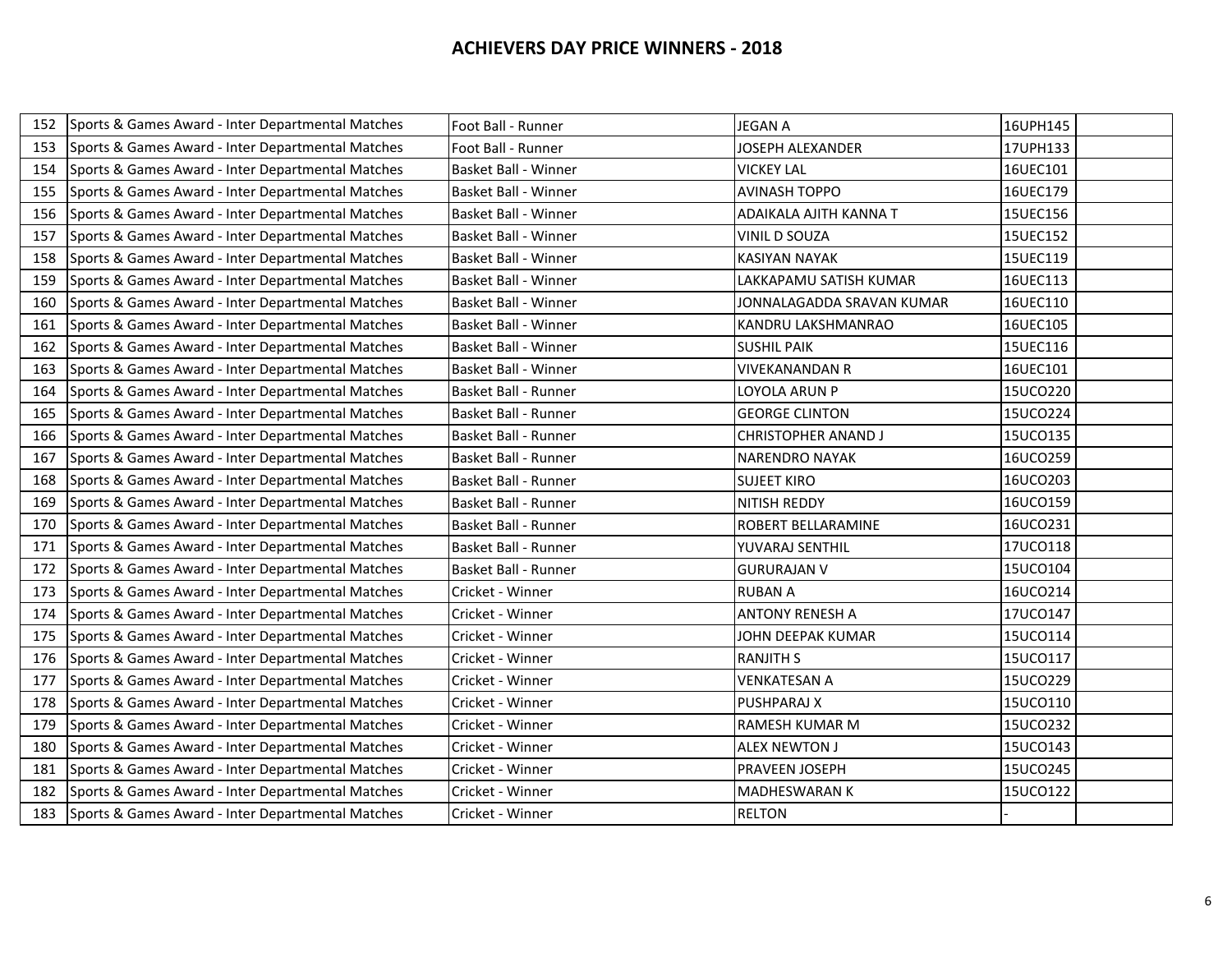| 184 | Sports & Games Award - Inter Departmental Matches | Cricket - Winner     | <b>AROCKIA ARUN</b>          | 16PCO124 |
|-----|---------------------------------------------------|----------------------|------------------------------|----------|
| 185 | Sports & Games Award - Inter Departmental Matches | Cricket - Winner     | <b>ANTONY VINCENT I</b>      | 15UCO210 |
| 186 | Sports & Games Award - Inter Departmental Matches | Cricket - Winner     | <b>DHINESH N</b>             | 15UCO242 |
| 187 | Sports & Games Award - Inter Departmental Matches | Cricket - Winner     | <b>ARUNRAJ S</b>             | 15UCO102 |
| 188 | Sports & Games Award - Inter Departmental Matches | Cricket - Runner     | <b>VIVEKANANDAN R</b>        | 16PEC101 |
| 189 | Sports & Games Award - Inter Departmental Matches | Cricket - Runner     | <b>IMMANUVEL MOSES</b>       | 15UEC138 |
| 190 | Sports & Games Award - Inter Departmental Matches | Cricket - Runner     | <b>SUSIL RAIK</b>            | 15UEC116 |
| 191 | Sports & Games Award - Inter Departmental Matches | Cricket - Runner     | <b>SUSHIL MARDI</b>          | 15UEC158 |
| 192 | Sports & Games Award - Inter Departmental Matches | Cricket - Runner     | <b>ALFRED RODERICK H</b>     | 15UEC136 |
| 193 | Sports & Games Award - Inter Departmental Matches | Cricket - Runner     | <b>BRATH KUMAR B</b>         | 16UEC101 |
| 194 | Sports & Games Award - Inter Departmental Matches | Cricket - Runner     | JONNALAGADDA SRAVAN KUMAR    | 16UEC110 |
| 195 | Sports & Games Award - Inter Departmental Matches | Cricket - Runner     | LAKKAPAMU SATISH KUMAR       | 16UEC113 |
| 196 | Sports & Games Award - Inter Departmental Matches | Cricket - Runner     | KANRU LAKSHMAN RAO           | 16UEC105 |
| 197 | Sports & Games Award - Inter Departmental Matches | Cricket - Runner     | ADAIKALA AJITH KANNA T       | 15UEC156 |
| 198 | Sports & Games Award - Inter Departmental Matches | Cricket - Runner     | YOGESWAR R                   | 17UEC145 |
| 199 | Sports & Games Award - Inter Departmental Matches | Cricket - Runner     | AKASH A                      | 17UEC154 |
| 200 | Sports & Games Award - Inter Departmental Matches | Cricket - Runner     | <b>BALASUBRAMANIAM M</b>     | 17UEC153 |
| 201 | Sports & Games Award - Inter Departmental Matches | Cricket - Runner     | PRASANTH                     | 17UEC102 |
| 202 | Sports & Games Award - Inter Departmental Matches | Cricket - Runner     | THERA SANTHI SWAROOP         | 17UEC108 |
| 203 | Sports & Games Award - Inter Departmental Matches | Volley Ball - Winner | <b>NOORBERT M</b>            | 16PPH114 |
| 204 | Sports & Games Award - Inter Departmental Matches | Volley Ball - Winner | <b>ASHOK PAULRAJ L</b>       | 15UPH138 |
| 205 | Sports & Games Award - Inter Departmental Matches | Volley Ball - Winner | <b>JAMSON S</b>              | 15UPH226 |
| 206 | Sports & Games Award - Inter Departmental Matches | Volley Ball - Winner | <b>NISHANTH M</b>            | 16UPH148 |
| 207 | Sports & Games Award - Inter Departmental Matches | Volley Ball - Winner | <b>RICHARD STALIN</b>        | 17UPH147 |
| 208 | Sports & Games Award - Inter Departmental Matches | Volley Ball - Winner | JEGAN A                      | 16UPH145 |
| 209 | Sports & Games Award - Inter Departmental Matches | Volley Ball - Winner | <b>JOHNSON K</b>             | 15UPH140 |
| 210 | Sports & Games Award - Inter Departmental Matches | Volley Ball - Winner | <b>NOVA FRANKLIN</b>         | 16UPH104 |
| 211 | Sports & Games Award - Inter Departmental Matches | Volley Ball - Winner | <b>KULANTHAI JERALD</b>      | 15UPH230 |
| 212 | Sports & Games Award - Inter Departmental Matches | Volley Ball - Winner | <b>FRANCIS A</b>             | 15UPH231 |
| 213 | Sports & Games Award - Inter Departmental Matches | Volley Ball - Runner | <b>SURENDAR P</b>            | 16PEN128 |
| 214 | Sports & Games Award - Inter Departmental Matches | Volley Ball - Runner | <b>INFANT AROCKIA DOSS S</b> | 16PEN136 |
| 215 | Sports & Games Award - Inter Departmental Matches | Volley Ball - Runner | <b>GEORGE MARCHEL</b>        | 16PEN119 |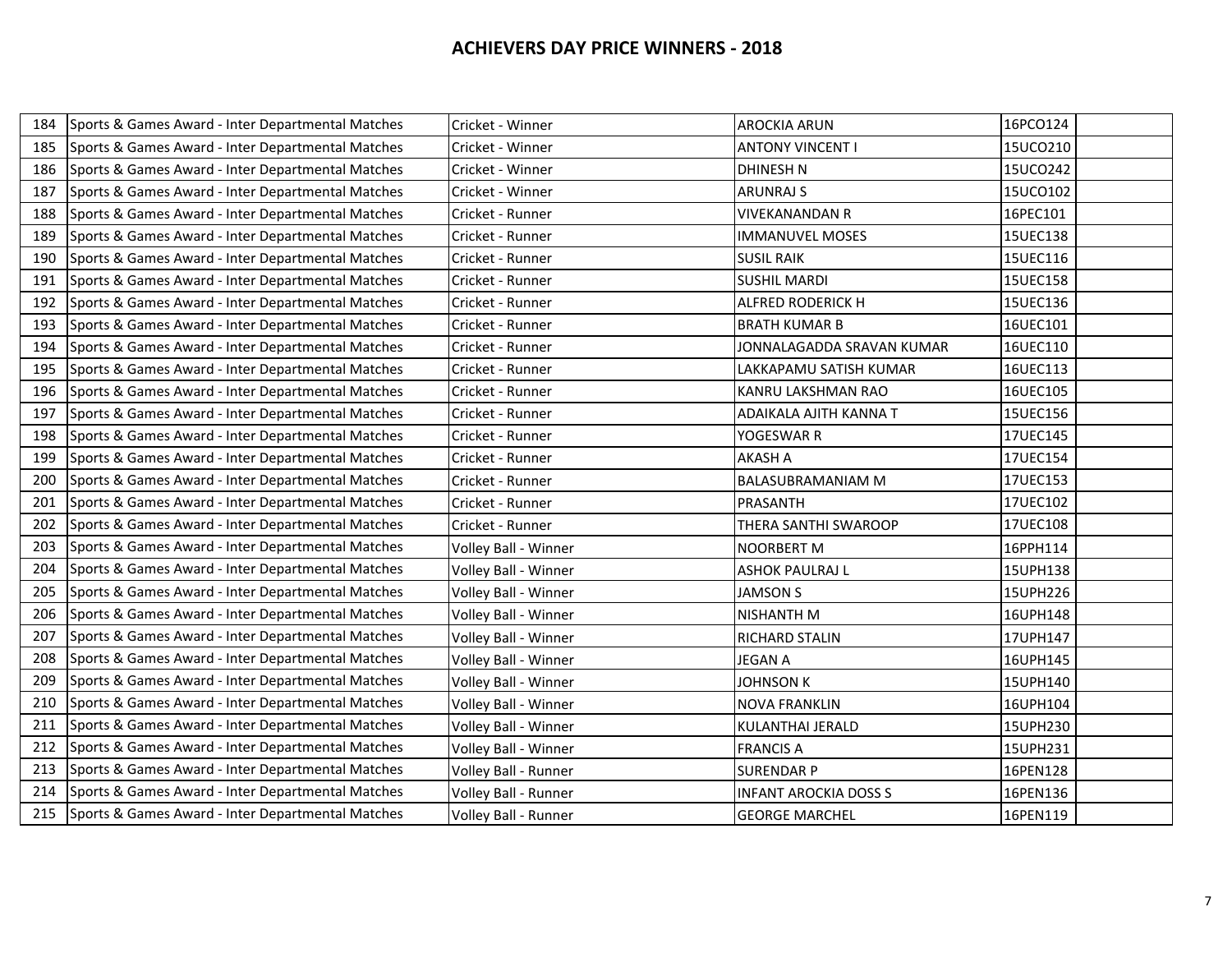| 216 | Sports & Games Award - Inter Departmental Matches | Volley Ball - Runner         | JOHN BRITO                    | 16UEN142 |
|-----|---------------------------------------------------|------------------------------|-------------------------------|----------|
| 217 | Sports & Games Award - Inter Departmental Matches | Volley Ball - Runner         | AROCKIA KASMER M              | 16UEN129 |
| 218 | Sports & Games Award - Inter Departmental Matches | Volley Ball - Runner         | JESU DOSS S                   | 17UEN109 |
| 219 | Sports & Games Award - Inter Departmental Matches | Volley Ball - Runner         | <b>VICTOR AMIRTHARAJ A</b>    | 16PEN125 |
| 220 | Sports & Games Award - Inter Departmental Matches | Volley Ball - Runner         | <b>GEORGE FERANANDES P</b>    | 16PEN129 |
| 221 | Sports & Games Award - Inter Departmental Matches | Volley Ball - Runner         | <b>BRITTO RULA DOSS</b>       | 15UEN127 |
| 222 | Sports & Games Award - Inter Departmental Matches | Volley Ball - Runner         | <b>CARMEL ANTONY REBIRO V</b> | 16PEN131 |
| 223 | Sports & Games Award - Inter Departmental Matches | Throw Ball - Winner          | THASLIM BANU A                | 17PBI821 |
| 224 | Sports & Games Award - Inter Departmental Matches | Throw Ball - Winner          | POONGOTHAI K                  | 17PBI811 |
| 225 | Sports & Games Award - Inter Departmental Matches | Throw Ball - Winner          | ROSALINE AMAL PRIYA A         | 17PBI808 |
| 226 | Sports & Games Award - Inter Departmental Matches | Throw Ball - Winner          | PRINCY FEMINA C               | 17PBI802 |
| 227 | Sports & Games Award - Inter Departmental Matches | Throw Ball - Winner          | <b>SUGANTHI C</b>             | 17PBI803 |
| 228 | Sports & Games Award - Inter Departmental Matches | Throw Ball - Winner          | <b>RESHMAD</b>                | 15UEL520 |
| 229 | Sports & Games Award - Inter Departmental Matches | Throw Ball - Winner          | MADHURA PRIYA P M             | 15UEL522 |
| 230 | Sports & Games Award - Inter Departmental Matches | Throw Ball - Runner          | <b>SARLIN VENOTHA A</b>       | 16PCO105 |
| 231 | Sports & Games Award - Inter Departmental Matches | Throw Ball - Runner          | <b>SUBHASHINI S</b>           | 16PCO119 |
| 232 | Sports & Games Award - Inter Departmental Matches | Throw Ball - Runner          | <b>PRINCY CECILY J</b>        | 17PCO107 |
| 233 | Sports & Games Award - Inter Departmental Matches | Throw Ball - Runner          | DAVID JACKULINE MARY A        | 17PCO101 |
| 234 | Sports & Games Award - Inter Departmental Matches | Throw Ball - Runner          | <b>IRINIMACULATE</b>          | 17PCO140 |
| 235 | Sports & Games Award - Inter Departmental Matches | Throw Ball - Runner          | <b>MARY SURYA A</b>           | 17PCO109 |
| 236 | Sports & Games Award - Inter Departmental Matches | Throw Ball - Runner          | JOSEPHINE MONISHA G           | 17PCO128 |
| 237 | Sports & Games Award - Inter Departmental Matches | Ring Ball - Singles - Winner | JOSEPHINE MONISHA G           | 17PCO128 |
| 238 | Sports & Games Award - Inter Departmental Matches | Ring Ball - Singles - Runner | <b>GNANA PUSHPAM A</b>        | 16PPH117 |
| 239 | Sports & Games Award - Inter Departmental Matches | Ring Ball - Doubles - Winner | PRINCY CECILY J               | 17PCO107 |
| 240 | Sports & Games Award - Inter Departmental Matches | Ring Ball - Doubles - Winner | DAVID JACKULINE MARY A        | 17PCO101 |
| 241 | Sports & Games Award - Inter Departmental Matches | Ring Ball - Doubles - Runner | <b>MARIYA RESHMA V</b>        | 16PPH101 |
| 242 | Sports & Games Award - Inter Departmental Matches | Ring Ball - Doubles - Runner | RAMYA NISHA R                 | 16PPH116 |
| 243 | Sports & Games Award - Inter Departmental Matches | Throw Ball - Winner          | <b>NIVETHAK</b>               | 15UMA538 |
| 244 | Sports & Games Award - Inter Departmental Matches | Throw Ball - Winner          | <b>NIVASHINI S</b>            | 15UMA514 |
| 245 | Sports & Games Award - Inter Departmental Matches | Throw Ball - Winner          | <b>SURYAR</b>                 | 15UMA520 |
| 246 | Sports & Games Award - Inter Departmental Matches | Throw Ball - Winner          | <b>FLORA JANNET F</b>         | 15UEN604 |
| 247 | Sports & Games Award - Inter Departmental Matches | Throw Ball - Winner          | <b>ELIZABETH S</b>            | 15UEN629 |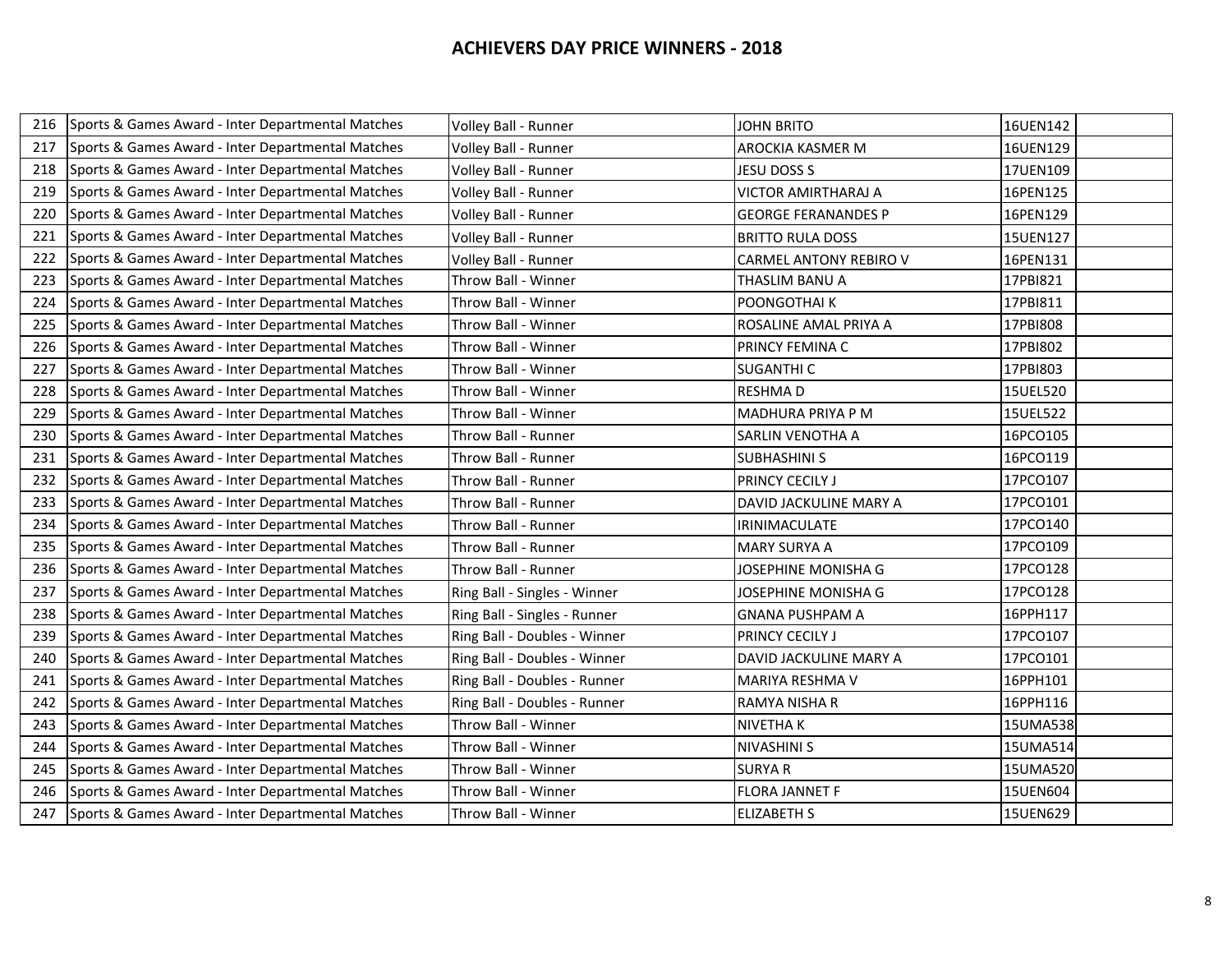| 248 | Sports & Games Award - Inter Departmental Matches | Throw Ball - Winner        | <b>JABAJOICY I</b>         | 17PCS823 |
|-----|---------------------------------------------------|----------------------------|----------------------------|----------|
| 249 | Sports & Games Award - Inter Departmental Matches | Throw Ball - Winner        | <b>ANTONIYAMMAL B</b>      | 17PCS815 |
| 250 | Sports & Games Award - Inter Departmental Matches | Throw Ball - Winner        | <b>INFANT PRINCELLA A</b>  | 17PCS827 |
| 251 | Sports & Games Award - Inter Departmental Matches | Throw Ball - Winner        | NITHYASHREE B              | 17UEN537 |
| 252 | Sports & Games Award - Inter Departmental Matches | Throw Ball - Runner        | <b>MARY SABTHIKA M</b>     | 16PEN822 |
| 253 | Sports & Games Award - Inter Departmental Matches | Throw Ball - Runner        | <b>QUEEN MARY B</b>        | 16PEN830 |
| 254 | Sports & Games Award - Inter Departmental Matches | Throw Ball - Runner        | <b>MERCY HELENA M</b>      | 16PEN804 |
| 255 | Sports & Games Award - Inter Departmental Matches | Throw Ball - Runner        | <b>DEENA PEARLIN B</b>     | 16PEN813 |
| 256 | Sports & Games Award - Inter Departmental Matches | Throw Ball - Runner        | <b>JENY VIDHYA</b>         | 16PEN827 |
| 257 | Sports & Games Award - Inter Departmental Matches | Throw Ball - Runner        | <b>SALIA</b>               | 17UEN552 |
| 258 | Sports & Games Award - Inter Departmental Matches | Throw Ball - Runner        | <b>DIVYASRI G</b>          | 16UEN673 |
| 259 | Sports & Games Award - Inter Departmental Matches | Throw Ball - Runner        | <b>FLORA SHIRLY F</b>      | 17UEN661 |
| 260 | Sports & Games Award - Inter Departmental Matches | Throw Ball - Runner        | <b>GAYATHRIK</b>           | 16UEN550 |
| 261 | Sports & Games Award - Inter Departmental Matches | Tennikoit Singles - Winner | <b>ELIZABETH S</b>         | 15UEN629 |
| 262 | Sports & Games Award - Inter Departmental Matches | Tennikoit Singles - Runner | <b>MERCY HELENA M</b>      | 16PEN804 |
| 263 | Sports & Games Award - Inter Departmental Matches | Tennikoit Doubles - Winner | <b>NIVETHAK</b>            | 15UMA538 |
| 264 | Sports & Games Award - Inter Departmental Matches | Tennikoit Doubles - Winner | <b>JABAJOICY I</b>         | 17PCS823 |
| 265 | Sports & Games Award - Inter Departmental Matches | Tennikoit Doubles - Runner | <b>FLORA JANNET F</b>      | 15UEN604 |
| 266 | Sports & Games Award - Inter Departmental Matches | Tennikoit Doubles - Runner | NITHYASHREE B              | 17UEN537 |
| 267 | Sports & Games Award - Inter Departmental Matches | Cricket - Winner           | SATHISH M                  | 15UBU518 |
| 268 | Sports & Games Award - Inter Departmental Matches | Cricket - Winner           | <b>SURYA PRASHANTH P M</b> | 15UBU532 |
| 269 | Sports & Games Award - Inter Departmental Matches | Cricket - Winner           | <b>PRAVINRAJ A</b>         | 15UBU564 |
| 270 | Sports & Games Award - Inter Departmental Matches | Cricket - Winner           | <b>JENARTHIHAN G</b>       | 15UBU563 |
| 271 | Sports & Games Award - Inter Departmental Matches | Cricket - Winner           | <b>LAWRENCE A</b>          | 15UBU636 |
| 272 | Sports & Games Award - Inter Departmental Matches | Cricket - Winner           | SIVANESWARAN A             | 16UBU563 |
| 273 | Sports & Games Award - Inter Departmental Matches | Cricket - Winner           | POOVIZHIRAJAN V            | 15UBU516 |
| 274 | Sports & Games Award - Inter Departmental Matches | Cricket - Winner           | <b>VIDYABARAN D</b>        | 16UBU562 |
| 275 | Sports & Games Award - Inter Departmental Matches | Cricket - Winner           | <b>RENALD J</b>            | 16UBU534 |
| 276 | Sports & Games Award - Inter Departmental Matches | Cricket - Winner           | <b>INFANT CIRIL P</b>      | 16UBU668 |
| 277 | Sports & Games Award - Inter Departmental Matches | Cricket - Winner           | <b>ARUL KUMAR M</b>        | 16UBU614 |
| 278 | Sports & Games Award - Inter Departmental Matches | Cricket - Winner           | <b>BALAMURUGAN B</b>       | 15UBU627 |
| 279 | Sports & Games Award - Inter Departmental Matches | Cricket - Winner           | JOHN KABILAN F             | 16UBU675 |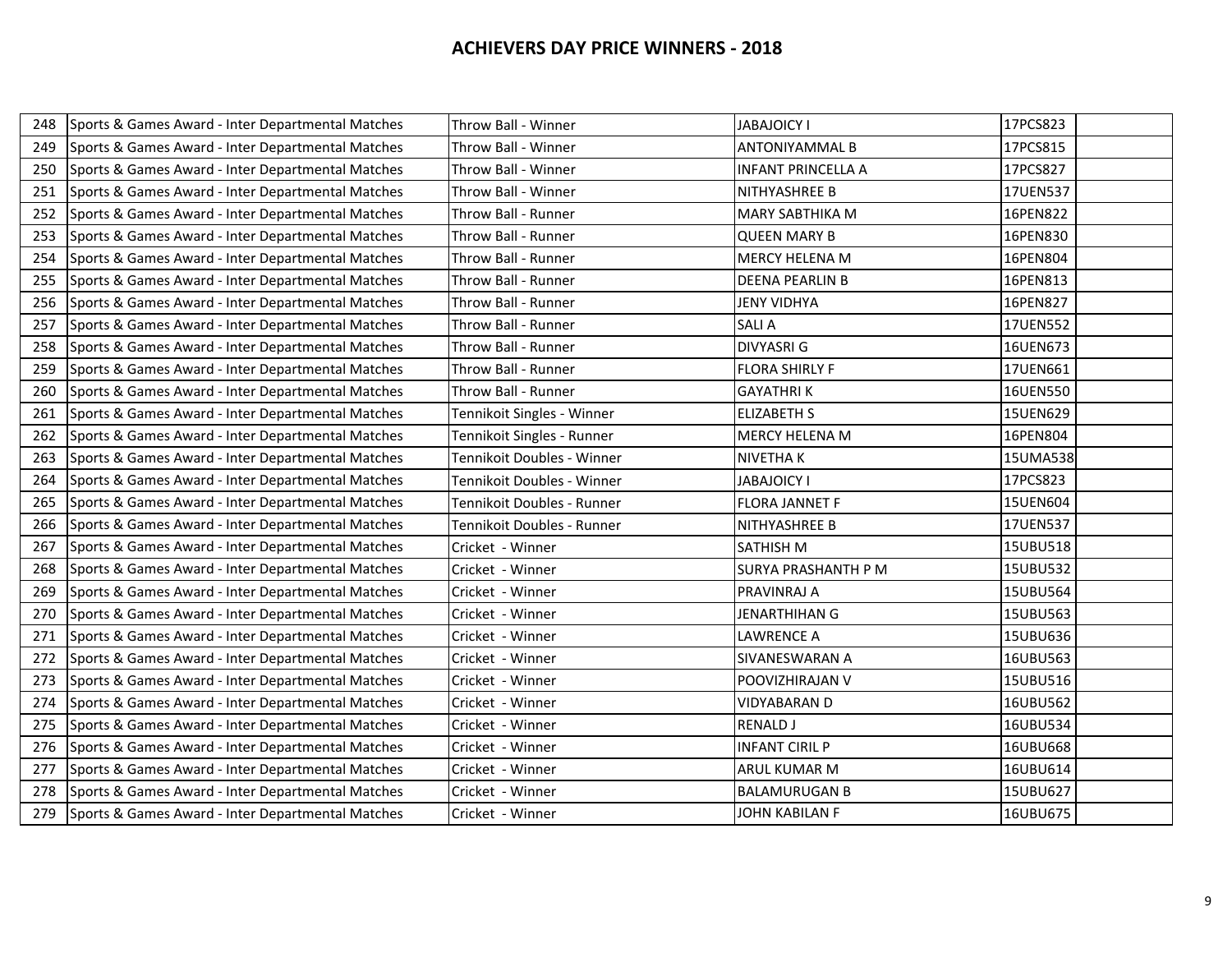| 280 | Sports & Games Award - Inter Departmental Matches | Cricket - Winner           | YAGU M                  | 16UBU607 |
|-----|---------------------------------------------------|----------------------------|-------------------------|----------|
| 281 | Sports & Games Award - Inter Departmental Matches | Cricket - Winner           | <b>NANDHA KUMAR</b>     | 17UBU559 |
| 282 | Sports & Games Award - Inter Departmental Matches | Cricket - Runner           | <b>AZARUDEEN KJ</b>     | 15UPH518 |
| 283 | Sports & Games Award - Inter Departmental Matches | Cricket - Runner           | TAMIL AZAGAN A          | 15UPH550 |
| 284 | Sports & Games Award - Inter Departmental Matches | Cricket - Runner           | <b>AARON A</b>          | 15UPH509 |
| 285 | Sports & Games Award - Inter Departmental Matches | Cricket - Runner           | <b>MANIKANDAN N</b>     | 15UPH527 |
| 286 | Sports & Games Award - Inter Departmental Matches | Cricket - Runner           | TAMIL SELVAN R          | 15UPH535 |
| 287 | Sports & Games Award - Inter Departmental Matches | Cricket - Runner           | <b>SARAVANAKUMAR B</b>  | 15UPH520 |
| 288 | Sports & Games Award - Inter Departmental Matches | Cricket - Runner           | <b>SANJEEVDEV R</b>     | 15UPH515 |
| 289 | Sports & Games Award - Inter Departmental Matches | Cricket - Runner           | <b>ROBIN S</b>          | 15UPH557 |
| 290 | Sports & Games Award - Inter Departmental Matches | Cricket - Runner           | DAVID JOHN SUNDAR J     | 15UPH526 |
| 291 | Sports & Games Award - Inter Departmental Matches | Cricket - Runner           | <b>AVINASH S</b>        | 15UPH546 |
| 292 | Sports & Games Award - Inter Departmental Matches | Cricket - Runner           | <b>SHANMUGARAJ R</b>    | 16UPH512 |
| 293 | Sports & Games Award - Inter Departmental Matches | Cricket - Runner           | NIRMALROBIN I           | 16UPH530 |
| 294 | Sports & Games Award - Inter Departmental Matches | Cricket - Runner           | <b>MANIVEL ROSHAN J</b> | 17UPH812 |
| 295 | Sports & Games Award - Inter Departmental Matches | Cricket - Runner           | <b>SENTHIL</b>          | 15UPH516 |
| 296 | Sports & Games Award - Inter Departmental Matches | Cricket - Runner           | PHILLPAL ANTONY         | 15UPH514 |
| 297 | Sports & Games Award - Inter Departmental Matches | <b>Basketball - Winner</b> | <b>MARIAN</b>           | 15UBC645 |
| 298 | Sports & Games Award - Inter Departmental Matches | Basketball - Winner        | <b>SANTHOSH</b>         | 15UBC639 |
| 299 | Sports & Games Award - Inter Departmental Matches | <b>Basketball - Winner</b> | <b>PRABAR</b>           | 16UBC606 |
| 300 | Sports & Games Award - Inter Departmental Matches | Basketball - Winner        | <b>PRAVEEN S</b>        | 16UBC508 |
| 301 | Sports & Games Award - Inter Departmental Matches | Basketball - Winner        | JEGAN KUMAR W           | 17UBC651 |
| 302 | Sports & Games Award - Inter Departmental Matches | Basketball - Winner        | <b>ARUL DAVID</b>       | 15UBC508 |
| 303 | Sports & Games Award - Inter Departmental Matches | Basketball - Winner        | AJEETHKUMAR K           | 15UBC502 |
| 304 | Sports & Games Award - Inter Departmental Matches | Basketball - Winner        | <b>AROKIADOSS K</b>     | 16UBC662 |
| 305 | Sports & Games Award - Inter Departmental Matches | Basketball - Runner        | <b>BERLIN RAJ</b>       | 16UEN652 |
| 306 | Sports & Games Award - Inter Departmental Matches | Basketball - Runner        | <b>SATHISH KUMAR</b>    | 16UEN661 |
| 307 | Sports & Games Award - Inter Departmental Matches | Basketball - Runner        | CARMEL                  | 16UEN635 |
| 308 | Sports & Games Award - Inter Departmental Matches | Basketball - Runner        | <b>AJITH KUMAR</b>      | 17UEN508 |
| 309 | Sports & Games Award - Inter Departmental Matches | Basketball - Runner        | <b>AKHIL PRAVEEN</b>    | 17UEN579 |
| 310 | Sports & Games Award - Inter Departmental Matches | Basketball - Runner        | VIMALSUNDAR             | 15UEN503 |
| 311 | Sports & Games Award - Inter Departmental Matches | Basketball - Runner        | <b>JOE MUHIL</b>        | 16UEN809 |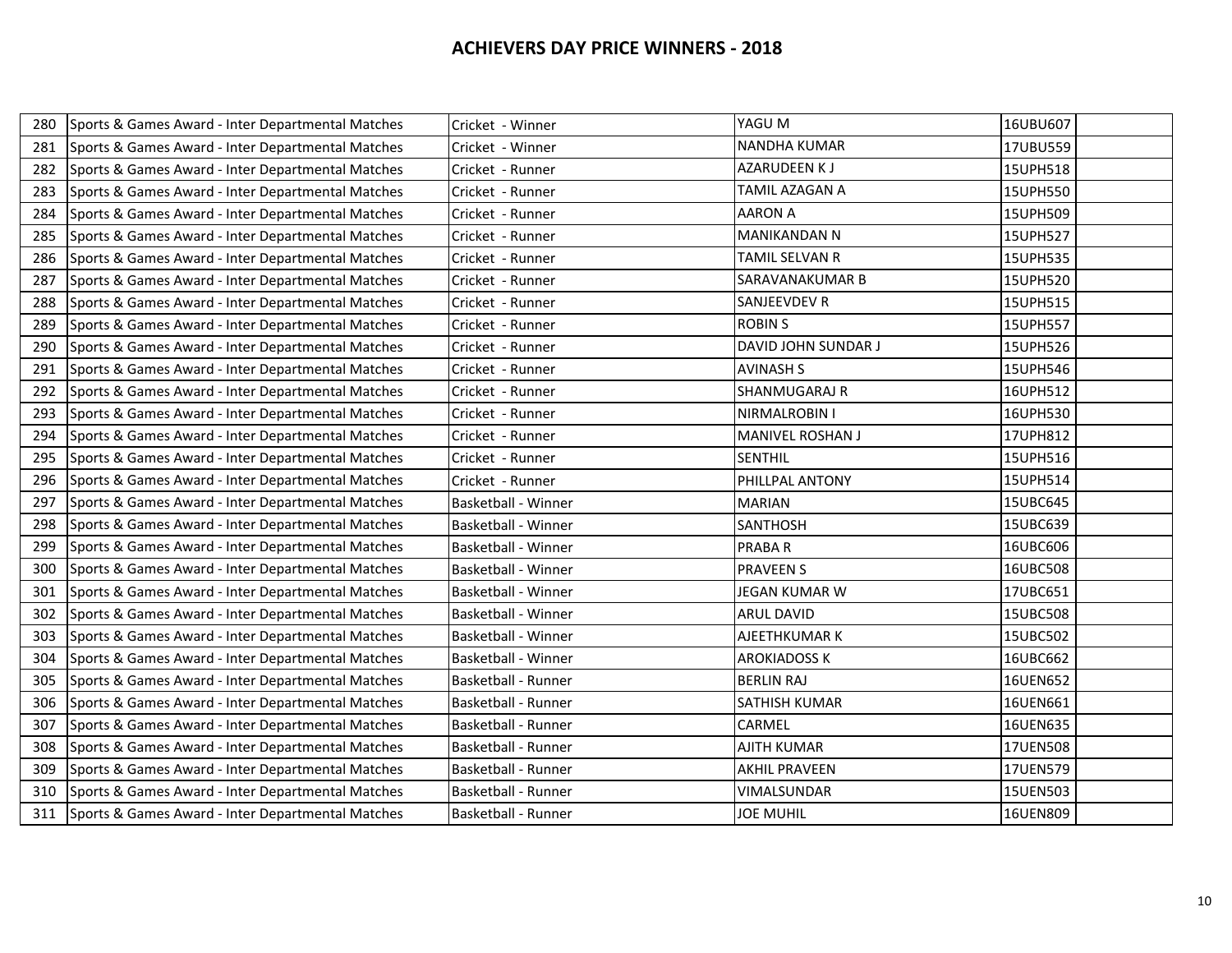| 312 | Sports & Games Award - Inter Departmental Matches | Basketball - Runner | <b>PRAVEEN</b>              | 16UEN549 |
|-----|---------------------------------------------------|---------------------|-----------------------------|----------|
| 313 | Sports & Games Award - Inter Departmental Matches | Basketball - Runner | <b>HARIHARAN</b>            | 16UEN841 |
| 314 | Sports & Games Award - Inter Departmental Matches | Volleyball - Winner | <b>RANJITH S</b>            | 15UBC561 |
| 315 | Sports & Games Award - Inter Departmental Matches | Volleyball - Winner | <b>VETRIVEL R</b>           | 16UBC658 |
| 316 | Sports & Games Award - Inter Departmental Matches | Volleyball - Winner | DINESH KUMAR V              | 16UBC666 |
| 317 | Sports & Games Award - Inter Departmental Matches | Volleyball - Winner | AJITH MICHAEL C             | 16UBC618 |
| 318 | Sports & Games Award - Inter Departmental Matches | Volleyball - Winner | <b>PRAVEEN S</b>            | 16UBC508 |
| 319 | Sports & Games Award - Inter Departmental Matches | Volleyball - Winner | RICHARD SAM R               | 15UBC519 |
| 320 | Sports & Games Award - Inter Departmental Matches | Volleyball - Winner | JOSOOVA B                   | 17UBC514 |
| 321 | Sports & Games Award - Inter Departmental Matches | Volleyball - Winner | <b>RAJALINGAM S</b>         | 15UBC626 |
| 322 | Sports & Games Award - Inter Departmental Matches | Volleyball - Winner | <b>PRAVEEN G</b>            | 16UBC608 |
| 323 | Sports & Games Award - Inter Departmental Matches | Volleyball - Winner | <b>SABARIHARI S</b>         | 16UBC601 |
| 324 | Sports & Games Award - Inter Departmental Matches | Volleyball - Runner | <b>MANOJ S</b>              | 15UBU528 |
| 325 | Sports & Games Award - Inter Departmental Matches | Volleyball - Runner | TAMIL INIYAN B              | 15UBU554 |
| 326 | Sports & Games Award - Inter Departmental Matches | Volleyball - Runner | <b>RUBAPRASANTH S</b>       | 15UBU519 |
| 327 | Sports & Games Award - Inter Departmental Matches | Volleyball - Runner | <b>ANBURAJ K</b>            | 15UBU548 |
| 328 | Sports & Games Award - Inter Departmental Matches | Volleyball - Runner | LOGESHWARAN B               | 15UBU533 |
| 329 | Sports & Games Award - Inter Departmental Matches | Volleyball - Runner | <b>RAJKUMAR R</b>           | 15UBU631 |
| 330 | Sports & Games Award - Inter Departmental Matches | Volleyball - Runner | ARAVINDAN R                 | 16UBU523 |
| 331 | Sports & Games Award - Inter Departmental Matches | Volleyball - Runner | <b>REGIS RONALDO H</b>      | 16UBU619 |
| 332 | Sports & Games Award - Inter Departmental Matches | Volleyball - Runner | <b>NAVEEN KUMAR K</b>       | 17UBU541 |
| 333 | Sports & Games Award - Inter Departmental Matches | Volleyball - Runner | <b>HARIHARAN R</b>          | 17UBU608 |
| 334 | Sports & Games Award - Inter Departmental Matches | Football - Winner   | <b>SUDHARSAN C</b>          | 15UBU539 |
| 335 | Sports & Games Award - Inter Departmental Matches | Football - Winner   | ARUL PRASATH V              | 15UBU629 |
| 336 | Sports & Games Award - Inter Departmental Matches | Football - Winner   | ARUNKUMAR R                 | 16UBU639 |
| 337 | Sports & Games Award - Inter Departmental Matches | Football - Winner   | <b>ARAVINDAN J</b>          | 15UBU507 |
| 338 | Sports & Games Award - Inter Departmental Matches | Football - Winner   | <b>EDISON PRABUJ</b>        | 16UBU512 |
| 339 | Sports & Games Award - Inter Departmental Matches | Football - Winner   | NOVA AUGUSTIN A             | 16UBU648 |
| 340 | Sports & Games Award - Inter Departmental Matches | Football - Winner   | <b>NIJAN J</b>              | 16UBU526 |
| 341 | Sports & Games Award - Inter Departmental Matches | Football - Winner   | <b>MARIA INFANT ANISTON</b> | 16UBU502 |
| 342 | Sports & Games Award - Inter Departmental Matches | Football - Winner   | <b>TOSIYO FRANKLIN</b>      | 16UBU671 |
| 343 | Sports & Games Award - Inter Departmental Matches | Football - Winner   | LIONSON J                   | 16UBU601 |